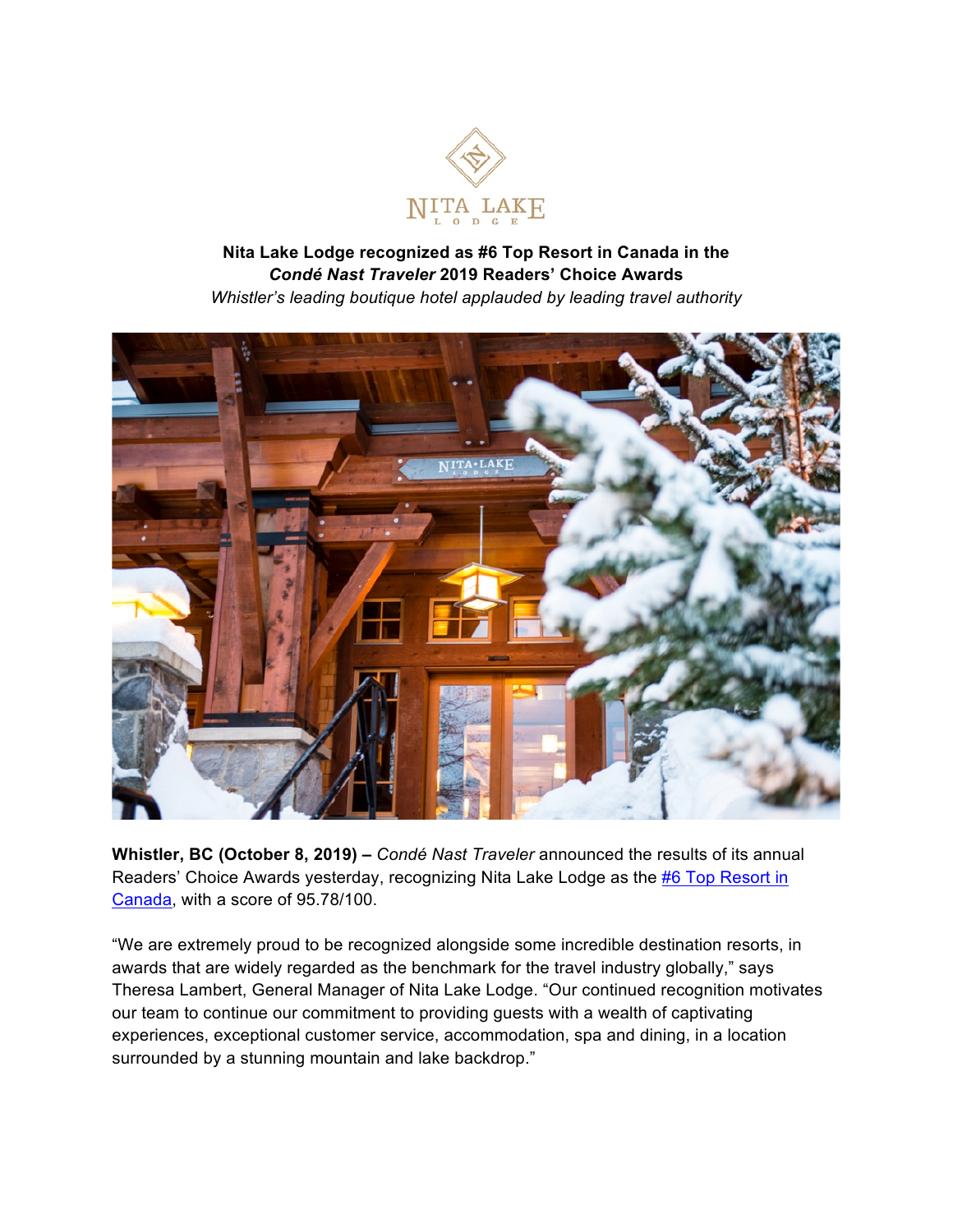According to *Condé Nast Traveler* editors: "Comfort is paramount here: double-soaker tubs, basalt-rock fireplaces, and heated floors offer an intimate counterpoint to sporty Whistler. The only lakeside property, it's a short jaunt from Creekside lifts. Though the area lacks not for activities, the spa provides above-average athleticism in its offerings and the Lodge's cuisine is worth staying in for."

More than 600,000 Condé Nast Traveler readers across the globe submitted a record-breaking number of responses rating their travel experiences to provide a full snapshot of where and how we travel today. The *Condé Nast Traveler* Readers' Choice Awards are the longest-running and most prestigious recognition of excellence in the travel industry and are commonly known as "the best of the best of travel." The full list of winners can be found here.



Nestled along the shores of glacier-fed, Nita Lake, and only a 5-minute shuttle ride away from world-renowned Whistler village and a short walk to Whistler Creekside, Nita Lake Lodge's hospitality extends from the waterfront patio of Cure and the divinely fresh cuisine of Aura, to the artisan-inspired convenience of Fix Café and the otherworldly indulgences of The Spa. Together with a collection of suites that feel like home, Nita Lake Lodge is an endless world of mind-body-soul indulgences. To book your stay at Whistler's only lakeside hotel, visit www.nitalakelodge.com or call 604- 966-5700.

The 2019 Readers' Choice Awards are published on *Condé Nast Traveler's* website at www.cntraveler.com/rca and celebrated in the November issue of *Condé Nast Traveler* US and UK print editions.